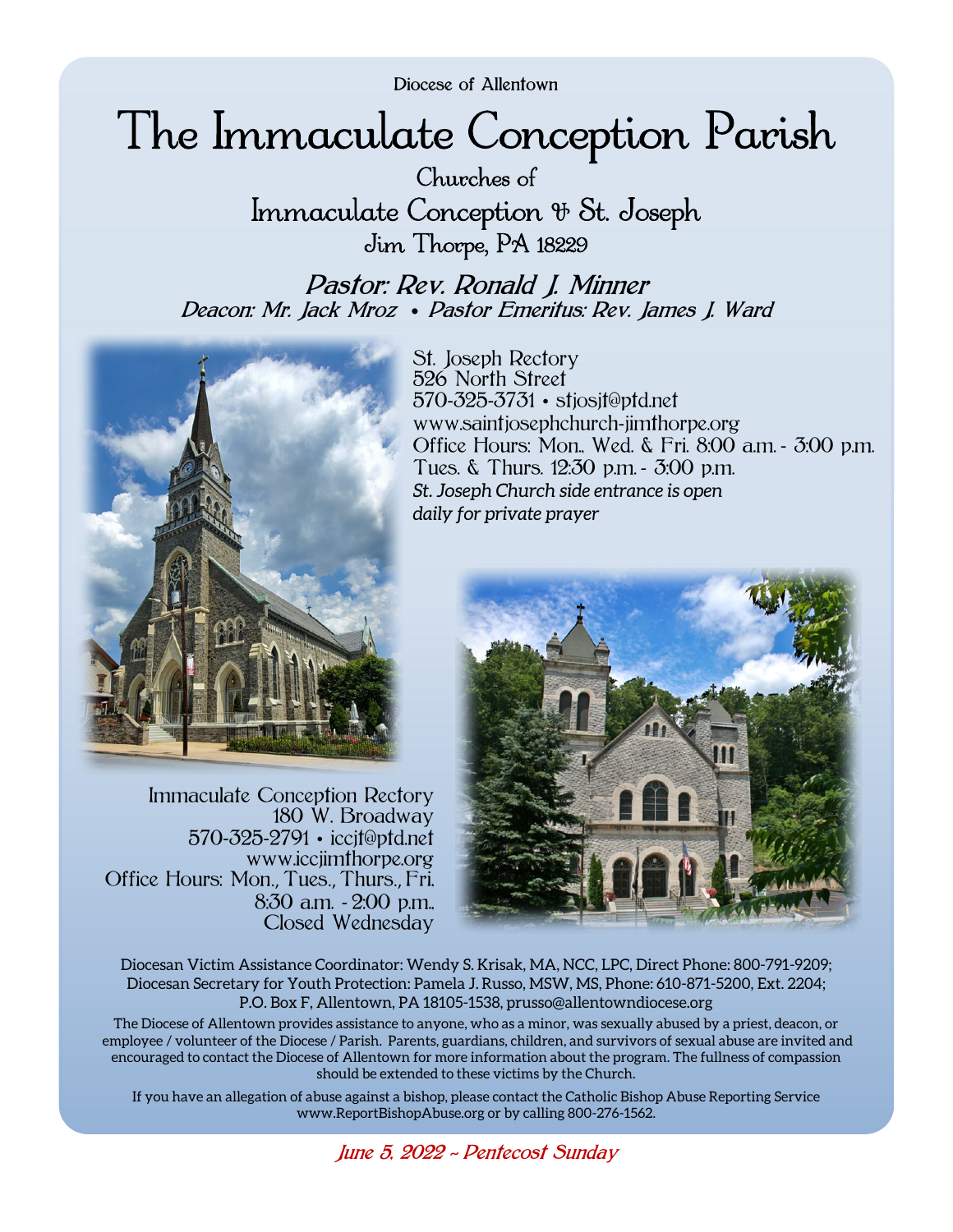# Pentecost Sunday

*In one Spirit we were all baptized into one body. ~ 1 Corinthians 12:13a* 

*Special Prayer Intentions- these are the people for whom we will be praying at Mass:*

## **Sat. June 4**

4:30 pm (ICC) **Mary Knorr** (Alex & Pat Stasyk) / **Frank Jacobs, Sr.** (Connie Budusky) **Sun. June 5** 8:30 am (SJC) **Joanie Herman** (Ann Ulshafer) / **Richard Klepper** (Lory Anderson) 10:30 am (ICC) **Elizabeth O'Donnell** (Joe & Ann Marie Logudic)

## **Mon. June 6**

8:00 am (ICC) **Anna Love** (Roush Family) / **Nancy Ratajczak** (Ken & Rose McArdle)

## **Tues. June 7**

8:00 am (SJC) **Joseph & Veronica Bechtel** (daughter, Kay McArdle) / **Charles Wildoner** (Vince Yaich)

### **Wed. June 8**

 *12Noon-6 pm Exposition & Adoration of the Blessed Sacrament 5:00-5:50 pm Sacrament of Reconciliation*  6:00 pm (SJC) **All Our Parishioners, Living & Deceased**

#### **Thurs. June 9**

8:00 am (ICC) **Catherine O'Leary** (Elizabeth O'Leary) / **Mary Makara** (Nick & Neen Kuzo)

**Fri. June 10** 8:00 am (SJC) **George Marzen** (Dinh Nguyen & Family of CA) / **Terrence Michael Holland** (Mom)

# **Sat. June 11**

*9:00 am (SJC) Rosary for Life* 

## The Most Holy Trinity

**Sat. June 11**

4:30 pm (ICC) **Vincent & Janice Teichert** (Family)

## **Sun. June 12**

8:30 am (SJC) **Gerard DiGilio** (Mike & Mary Marzen & Family) 10:30 am (ICC) **Philip G. Radar** (Betty Ann)

| Lay Ministers June 11/12 |                                             |                                            |                 |
|--------------------------|---------------------------------------------|--------------------------------------------|-----------------|
| Ministry                 | Sat. $4:30pm$ ICC                           | Sun. $8:30$ am SJC                         | Sun 10:30am ICC |
| Lector:                  | Jay Miller                                  | John McGuire                               | Mary Figura     |
| E.M.                     | Deacon Jack, Rose<br>Reese, Maggie<br>Dugan | Joe Otto, Mary McGuire,<br>Greg Strubinger | Deacon Jack     |



## **IMMACULATE CONCEPTION CHURCH CANDLES**

**BLESSED MOTHER CANDLE** burns in Loving Memory *Dr. Rodney & Geraldine Minner* (From, ICC Choir) **BLESSED MOTHER CANDLE** burns in Loving Memory *Dr. Rodney & Geraldine Minner* (From, ICC Choir) **INFANT OF PRAGUE CANDLE** burns for Prayers for the *19 Children &2 Teachers; for those who were injured, and those who mourn them, and all those affected by the school shooting in Uvalde, TX* **Flowers on the Altar** are in Loving Memory of *Anna Love* (From, Roush Family)

## **ST. JOSEPH CHURCH CANDLES**

**SAINT JOSEPH** For the health of *Marlin Pursley* (Requested by Gloria) **SACRED HEART** In Loving Memory of *Christine Carrigan, 2nd anniversary* (Requested by Jack Carrigan)

**PARISH STEWARDSHIP:** May 15: \$4,169.00 *Thank you for your continued support & generosity.* 



**REST IN PEACE:** Kindly pray for the soul of Agnes Busocker, who was called to her eternal reward. Please remember her, and her loved ones, in your prayers. May her soul and the souls of all the faithful departed rest in peace.